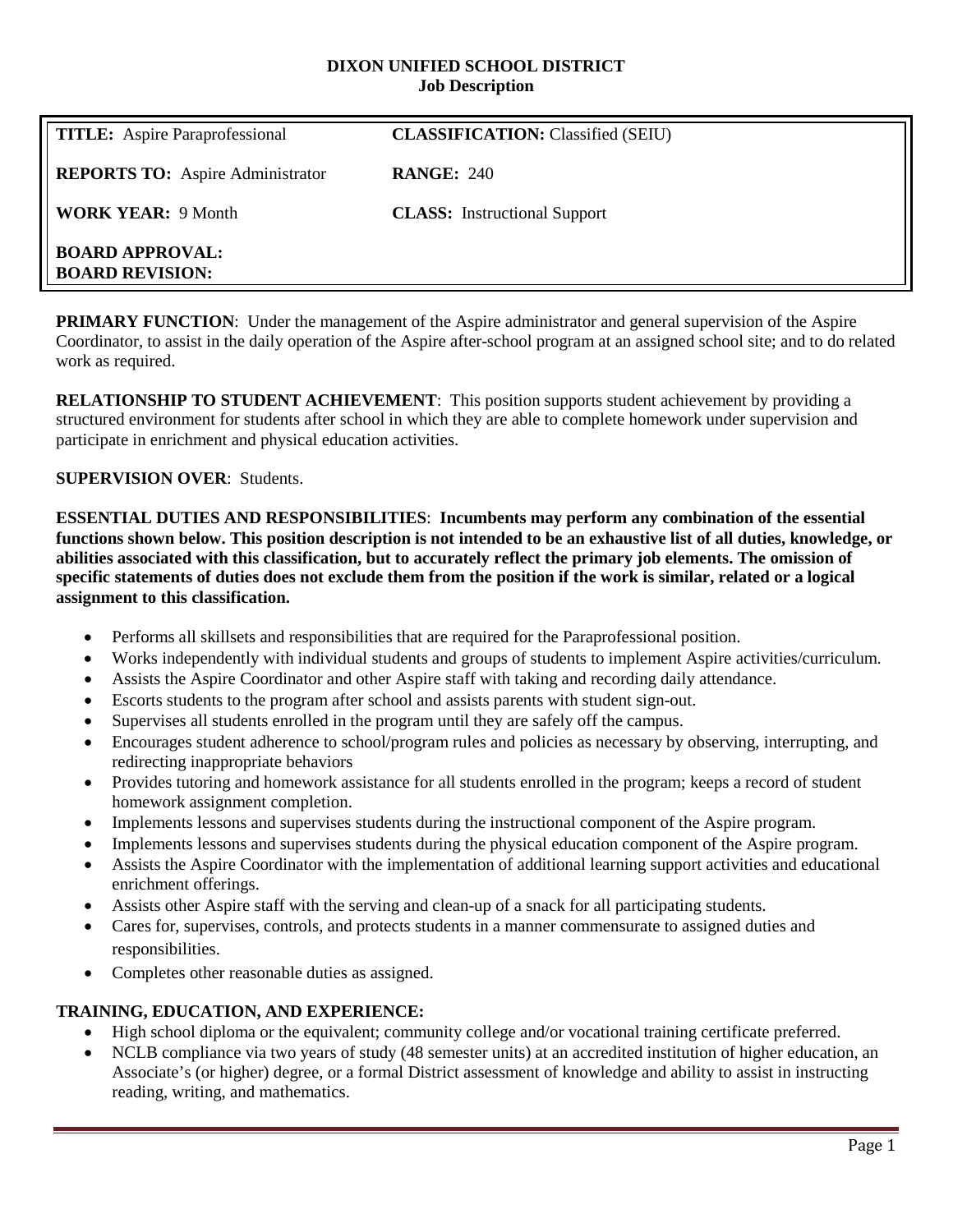- One year experience in clerical, office, or instructional support work OR an equivalent combination of experience and education from which comparable knowledge, skills, and abilities have been achieved.
- Prior experience working in a public school setting preferred.

## **LICENSES AND OTHER REQUIREMENTS:**

- May require a valid California Driver's License, insurable status by the District's carrier, and access to a personal vehicle in some cases.
- Fingerprint/criminal justice clearance.
- Possession of a negative TB risk assessment certificate and, if risk factors are identified, a negative TB examination, that is no more than 60 days old and renewable at least once every four years.

### **KNOWLEDGE AND ABILITIES: The following outline of essential knowledge, abilities, and physical requirements is not exhaustive and may be supplemented as necessary in accordance of the job.**

#### KNOWLEDGE OF\*:

- General concepts of child growth, development, and behavior characteristics.
- Subject area content relevant to job assignment.
- General methods and procedures to be followed in instructional settings.
- Correct English usage including, vocabulary, composition, grammar, spelling, and punctuation.
- Basic mathematical skills.
- Routine record-keeping practices.
- Computer procedures, software, and applications.
- Student behavior modification and motivation techniques.
- Program standards and code of conduct.
- Policies and objectives of the assigned program and activities.
- Basic record-keeping techniques.

#### ABILITY TO\*:

- Work independently with individual students and groups of students to implement Aspire activities/curriculum.
- Demonstrate skill and knowledge in the subject area(s) relevant to job assignment.
- Learn about and provide instructional support for the District's adopted curricula.
- Communicate clearly and effectively both orally and in writing.
- Monitor and report student progress regarding behavior and performance.
- Identify and redirect inappropriate student behavior.
- Perform a variety of clerical and supportive duties related to tutoring and instructional activities.
- Develop rapport with students, being fair, consistent, and respectful.
- Maintain a positive, encouraging, patient, and empathetic attitude toward students.
- Operate and assist students in the use of computers and classroom technology.
- Operate standard office machines.
- Assume responsibility for supervising students.
- Take and record accurate daily student attendance.
- Assist students with academic and enrichment activities.
- Maintain confidentiality of privileged information obtained in the course of work.
- Exercise caution and comply with health and safety regulations.
- Provide service and assistance to others using tact, patience, and courtesy.
- Give, understand and carry out multi-step oral and written instructions.
- Form and maintain cooperative and effective working relationships with others.
- Sustain productivity with frequent interruptions.
- Maintain consistent, punctual, and regular attendance.
- Work both independently with little direction and as a part of a team.
- Meet District standards of professional conduct as outlined in Board Policy.